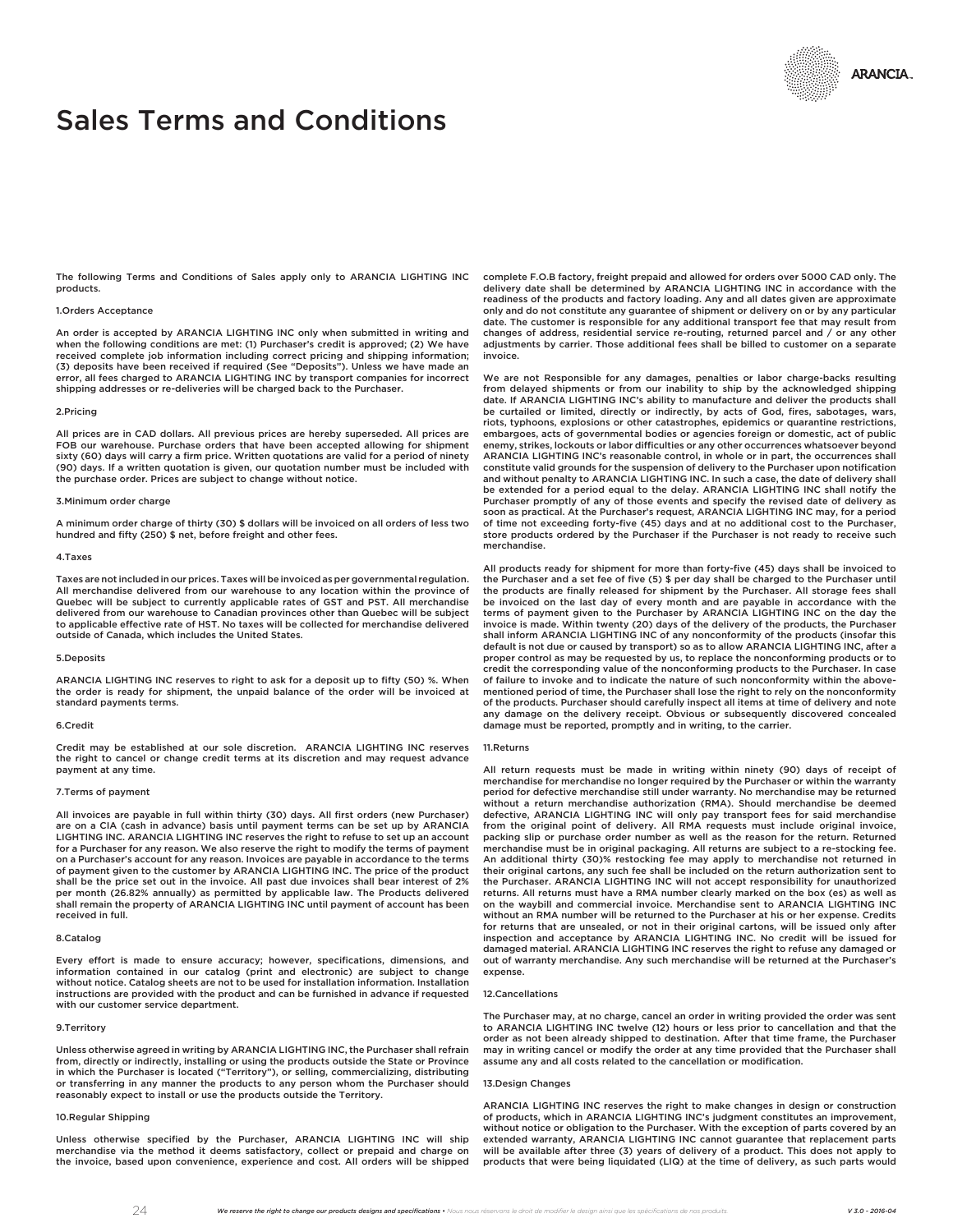# Sales Terms and Conditions

not be available for the aforementioned items.

# 14.Warranty and Disclaimers of products

ARANCIA LIGHTING INC warrants to the Purchaser that mechanical components of its products, if properly used, will be free from defects in material nd workmanship for an unlimited period (i.e. for life) with a proof of purchase. Magnetic transformers are warranted, if properly used and with proof of purchase, for an unlimited period (i.e. for life) against manufacturing and material defects. Electronic converters of products are warranted for three (3) years from the date of purchase. Sockets used in products are warranted, if properly used and with proof of purchase, for an unlimited period (i.e. for life) against manufacturing and material. Should at any time defect or deficiency appear due to faulty workmanship and/or material on products still under warranty, ARANCIA LIGHTING INC may, at its choosing, decide to repair, at its manufacturing facility or on site, or replace said goods. Any goods still under warranty that are to be returned to ARANCIA LIGHTING INC will be sent via the transport company of ARANCIA LIGHTING INC's choice. No labor charge-backs in connection with such defects will be reimbursed without prior written approval from ARANCIA LIGHTING INC. No returned merchandise will be accepted without a written authorization from ARANCIA LIGHTING INC. Repaired or replacement fixtures will be sent via ground. All air shipments will ship at the client's expense. All defective merchandise still under warranty will be repaired or replaced. In no event shall ARANCIA LIGHTING INC be liable for loss of profit, loss of use, economic loss, damage to other equipment, or any indirect, consequential, incidental, special, punitive or treble damages whatsoever arising out of or relating to any breach to this warranty. The total liability, contractual or in torts, of to any claims arising out of, or in connection with the products, their sale, delivery, replacement, use or performance of the products shall in no case exceed the price allocable to the products. We reserve the right to determine the best method for correcting such defects. ARANCIA LIGHTING INC's warranty covers only replacements or repairs at ARANCIA LIGHTING INC's factory to the original purchaser, exclusive of labor costs, transport costs, or any personal or financial losses incurred by the original purchaser. If ARANCIA LIGHTING INC furnishes you with advice or other assistance concerning the products manufactured, the furnishing of such advice will not subject the company to any liability.

Ballasts, Transformers/Converters, Drivers, and LED products Warranty Period by ARANCIA LIGHTING INC:

- Integral Magnetic Low Voltage Transformer: (5) years
- Electronic Low Voltage Converter: (3) years LED Driver & Module: (5) years
- 
- Fluorescent, Compact Fluorescent, Ballast: (1) year
- HID: (1) year

All ballasts, transformers/converters, drivers and LED modules might be warranted by the ballasts, transformers/converters, drivers, and LED modules manufacturers for an extended period exceeding the ARANCIA LIGHTING INC warranty. For warranty requests exceeding ARANCIA LIGHTING INC's warranty period, ballasts, transformers/converters manufacturers should be contacted directly. ARANCIA LIGHTING INC Customer Service can also be called for more details and assistance.

Although ARANCIA LIGHTING INC makes every effort possible to use only the highest quality ANSI-binned LED emitters, the nature of LED manufacturing means there might be slight fluctuations in performance and colour temperature ( +/- 250K ) between individual LED module. LED performance and lifetime may vary depending upon usage levels, environmental temperature, fixture positioning and maintenance of the fixture. We rigorously test all of our LED module designs to ensure an L70 life-time of more than 50 000 hrs. Please note all tests are calibrated to 25° C, and warmer environmental conditions could exponentially affect these results. ARANCIA LIGHTING INC does not warrant aesthetic appearance, CCT, lumen output or lifetime performance from order to order. In addition, if a defective product is repaired or replaced we will make every effort to match the original order, but due variations in product usage and rapid rate of development in the LED industry, ARANCIA LIGHTING INC cannot guaranty a perfect match.

## 15. Exceptions to warranty

The warranty described above shall not apply in the following circumstances:

• Damages resulting from normal wear and tear, negligence, accident, or misuse after shipment from the factory, as well as improper selection or installation of lighting products, lack of proper maintenance, abuse, casualty, alteration or damage due to electrical fluctuations as the result of extreme conditions, fire and flooding or any acts of God;

• Failure of products which have been modified or integrated with other manufacturers products;

• Failure of color stability in non-standard paint colors;

• Lamps provided by ARANCIA LIGHTING INC as accommodation and not manufactured by ARANCIA LIGHTING INC;

• Accessory supplied by ARANCIA LIGHTING INC but not manufactured by ARANCIA LIGHTING INC provided to the customer for convenience.

## 16. Intellectual property

The purchaser acknowledges the validity and the ownership of ARANCIA LIGHTING INC's Intellectual Property and that such Intellectual Property is and shall remain its property. The Purchaser shall not (i) in any way do anything to infringe upon, harm or contest the validity of the Intellectual Property or (ii) register or use for any reason whatsoever the Intellectual Property within the Territory and elsewhere. This obligation shall survive and continue to bind the parties after the termination of this Agreement. The Purchaser agrees not to remove or alter ARANCIA LIGHTING INC's trademarks, which are affixed to the Products, nor affix any additional trademarks or trade designations to any of the Products that bear ARANCIA LIGHTING INC's trademarks without the prior written consent of ARANCIA LIGHTING INC.

### 17. Litigation and Governing Law

All disputes arising out of this Agreement shall be subject to the exclusive jurisdiction of the competent courts of the district of Montreal, Quebec. This Agreement shall be governed by the laws of the Province of Quebec, Canada.

#### 18. Miscellaneous

Offers and acceptance made by facsimile are legally binding as though executed originally. If any provision of this Agreement is found to be null or unenforceable, the remainder shall continue to be in full force and effect. This Agreement constitutes the entire Agreement between ARANCIA LIGHTING INC and the Purchaser with regard to the purchase and sale of the Products and shall supersede all prior Agreements, undertaking and communications between the Purchaser and ARANCIA LIGHTING INC with regard to such purchase and sale.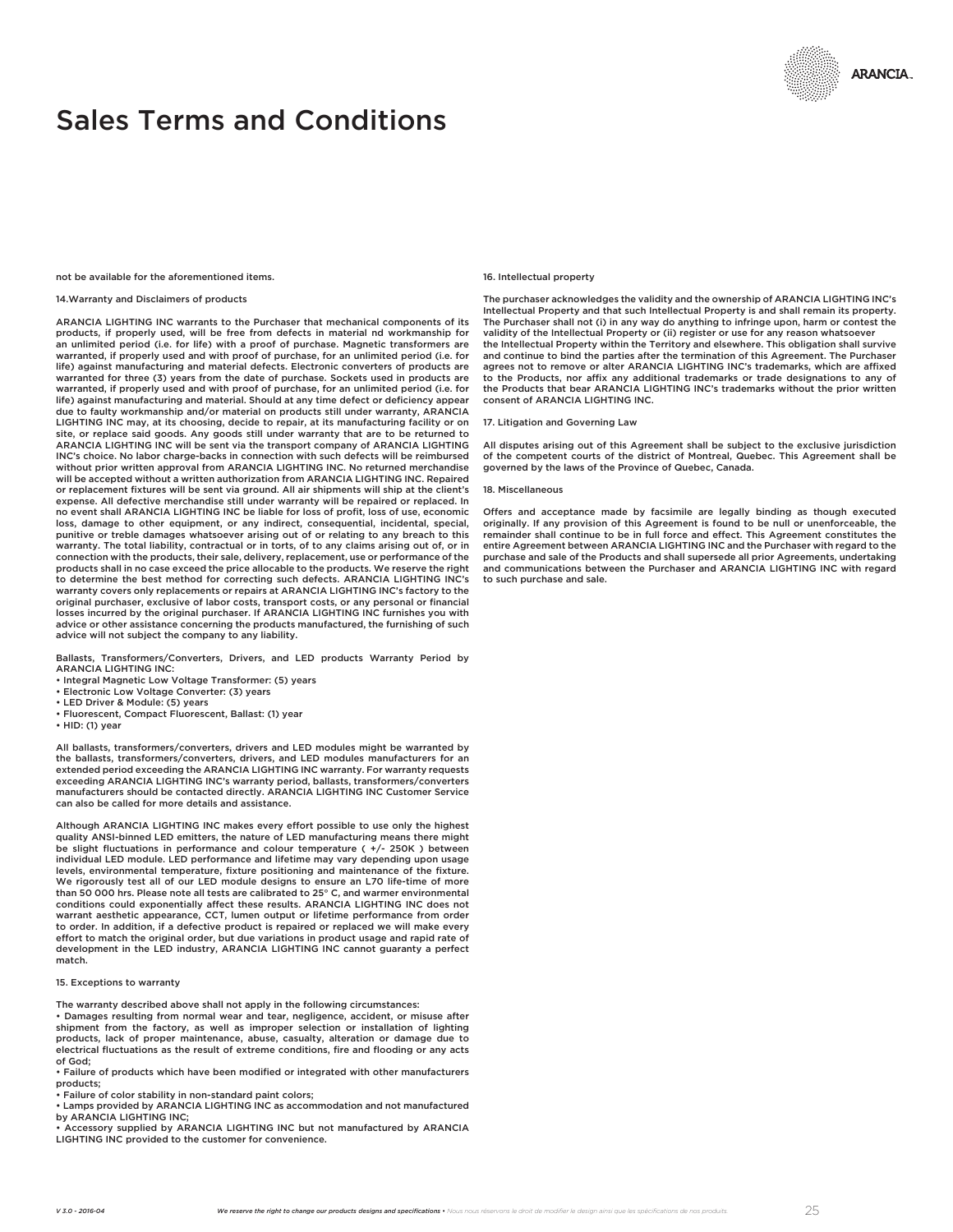# *Termes et conditions de vente*

L'énoncé suivant des Termes et conditions s'appliquent aux produits de chez ARANCIA LIGHTING INC.

## 1.Commande

Une commande est acceptée par ARANCIA LIGHTING INC seulement lorsqu'elle nous est soumise par écrit et lorsque les conditions suivantes sont respectées : (1) L'autorisation de crédit du client est acceptée ; (2) Les détails suivants sont reçus: le nom du projet,<br>le ou les spécificateurs (Designer, Architecte et/ou Ingénieur) ainsi que le numéro de soumission s'il y a lieu, votre numéro de bon d'achat, les prix ainsi que l'information relative à l'expédition; (3) Les échantillons de couleurs approuvés par le client si le fini n'est pas standard chez ARANCIA LIGHTING INC; (4) Les dessins techniques de produits modifiés ou sur mesure approuvés par le client; (5) Le dépôt (si exigé) a été reçu par ARANCIA LIGHTING INC (voir « Dépôts »). Toute modification ou correction de prix doit se faire par écrit; (6) Si une soumission a été complétée, le numéro de soumission doit apparaître sur le bon d'achat. Tout changement de prix doit être soumis par écrit. Toute omission sur le bon de commande entraînera un retard dans le traitement de votre demande qui vous sera retournée pour être complétée.

#### 2.Prix

Tous les prix sont en dollars canadiens. Tous les prix ont préséance sur toute autre prix. Tous les prix sont F.A.B. notre entrepôt. Les commandes qui ont été acceptés permettant une expédition dans les 60 jours auront un prix ferme. Nos soumissions sont valides pour (90) quatre-vingt dix jours. Si une soumission a été complétée, le numéro de soumission doit apparaître sur le bon d'achat. Le prix d'un produit est le prix inscrit sur la facture. Pour tout produit n'apparaissant pas dans la liste de prix ou pour tout produit modifié, veuillez communiquer avec votre représentant ARANCIA LIGHTING INC. Les prix sont sujets à changement sans préavis.

#### 3. Frais de commande minimum

Des frais de commande minimum de trente (30) \$ dollars seront facturés en supplément à toute commande de moins de deux cent cinquante (250) \$ net, hors frais de port et autres.

#### 4.Taxes

Les taxes seront facturées en fonction des taux en vigueur ainsi que les différentes règles gouvernementales fédérales et/ou provinciales selon la province de livraison. Aucune taxe ne sera ajoutée sur les produits livrés hors Canada, incluant les États-Unis.

## 5.Dépôts

ARANCIA LIGHTING INC se réserve le droit de demander un dépôt pouvant aller jusqu'à cinquante (50)% de la commande pour les produits sur mesure, pour le standard modifié, ou toute commande importante. Lorsque la commande est livrée, le solde impayé sera alors facturé au client et le paiement s'applique selon nos termes habituels de paiement.

## 6.Limite de crédit

La limite de crédit d'un client est établie à la discrétion d'ARANCIA LIGHTING INC. ARANCIA LIGHTING INC se réserve le droit d'annuler ou modifier, à sa discrétion, les termes de crédit d'un client. En tout temps, ARANCIA LIGHTING INC peut exiger une avance de paiement sur une commande s'il le juge nécessaire.

## 7.Termes de paiement

Toutes les factures doivent être payées en entier dans un délai de trente (30) jours suivant son émission. Les premières commandes d'un nouveau client sont toujours sujettes à des termes de paiement PA (paiement d'avance) jusqu'à ce que d'autres termes de paiement soient établis par ARANCIA LIGHTING INC. ARANCIA LIGHTING INC se réserve le droit de refuser, de résilier ou de modifier des termes de paiement d'un client pour quelque raison que ce soit. ARANCIA LIGHTING INC se réserve le droit de modifier les termes de paiement offerts à un client pour quelque raison que ce soit. ARANCIA LIGHTING INC détermine les termes de paiement du client. Les factures sont payables selon les termes de paiement accordés par ARANCIA LIGHTING INC. Les comptes en souffrance porteront un intérêt de 2% mensuel (26.82% annuel) à partir de la date due jusqu'au paiement, tel que permis par la loi. Les produits livrés demeurent la propriété de ARANCIA LIGHTING INC jusqu'à ce qu'ils aient été payés en entier.

## 8.Catalogue

Tous les efforts sont mis afin d'assurer l'exactitude des informations contenues dans notre catalogue (version papier et/ou électronique), toutefois ces informations peuvent être modifiées sans préavis. Les informations contenues dans les pages du catalogue ne doivent pas être utilisées comme fiches d'installation. Des dessins d'installation sont envoyés avec nos produits et peuvent même être fournis à l'avance par notre département de service à la clientèle.

## 9.Territoire

À moins d'une entente écrite entre ARANCIA LIGHTING INC et le client, le client se gardera d'installer, d'utiliser, directement ou indirectement un produit ARANCIA LIGHTING INC à l'extérieur de la province (territoire) où il est situé, ou de vendre, de commercialiser, de distribuer ou de transférer de n'importe quelle façon un produit ARANCIA LIGHTING INC à une personne qu'il soupçonne vouloir installer ou utiliser le produit à l'extérieur de son territoire.

# 10.Livraison régulière

À moins d'un avis contraire, et ce de façon opportune, en fonction de son expérience et des coûts de l'industrie de transport, ARANCIA LIGHTING INC expédie la marchandise via la méthode qu'elle juge appropriée : payable sur livraison ou port payé refacturé. Toutes les commandes sont F.A.B. notre entrepôt, port payé et autorisé pour des commandes de plus de 5000 CAD seulement. Le client est responsable de tout frais de transport supplémentaires occasionnés par des changements d'adresse, le service résidentiel, re-routé, les colis retournés et / ou d'autres ajustements effectués par les transporteurs. Ces frais de transport supplémentaires seront facturés au client sur une facture séparée.

La date de livraison sera déterminée par ARANCIA LIGHTING INC en fonction de la disponibilité des produits et de la capacité de production. Tous délais communiqués demeurent approximatifs et ne représentent en aucun cas une garantie de livraison à cette date. ARANCIA LIGHTING INC n'est pas responsable des dommages, pénalités ou tout autre frais de main d'oeuvre résultant d'un délai de livraison. Si ARANCIA LIGHTING INC, dû à un acte de Dieu, de feu, de vandalisme, de guerre, d'émeute, de typhon, explosion ou tout autre catastrophe, restriction suite à une épidémie ou à une mise en quarantaine, embargo, acte d'une agence gouvernementale ou d'une agence domestique ou étrangère, action d'ennemi public, de grève, de lock-out, de différend avec des travailleurs ou tout autre occurrence hors du contrôle raisonnable de ARANCIA LIGHTING INC en entier ou en partie, cette ou ces occurrences constituent une raison valable de suspendre une livraison à un client après avis et ce sans aucune sanction à l'endroit d'ARANCIA LIGHTING INC. ARANCIA LIGHTING INC doit informer le client rapidement lors d'une telle situation et donner à ce dernier une nouvelle date de livraison dès que possible. Dans le cas où le client ne peut recevoir la marchandise dont la fabrication est terminée, ARANCIA LIGHTING INC peut, à la demande du client, entreposer des produits commandés par le client et prêts à être expédiés, pour une période ne dépassant pas quarante-cinq (45) jours et ce sans frais additionnels au client.

Tous produits prêts à être expédiés depuis plus de quarante-cinq (45) jours seront facturés au client et des frais fixes d'entreposage de cinq (5)\$ par jour seront facturés jusqu'à ce que le client fasse la relâche finale des produits. Les frais d'entreposage seront facturés le dernier jour de chaque mois et devront être payés par le client en accord avec les termes de paiement qui lui sont accordés par ARANCIA LIGHTING INC au moment de la facturation. Le client a la responsabilité d'inspecter tous les produits à la livraison et d'aviser le transporteur sur le champ de tout dommage causé dans le transport. L'Acheteur examinera le matériel dès réception. Toutes réclamations pour quantité erronée, pièces manquantes ou dommages doivent être soumises par écrit dans les trois (3) jours de la date de livraison. L'Acheteur renonce à toutes réclamations si la demande écrite n'est pas reçue chez ARANCIA LIGHTING INC avant l'expiration du délai prévu. Toute non-conformité des produits, en autant qu'elle ne soit pas le résultat du transport, doit être communiquée à ARANCIA LIGHTING INC dans les vingt (20) jours suivant la réception des produits, afin de permettre à ARANCIA LIGHTING INC, suite à un contrôle approprié, de remplacer ou de créditer les produits non conformes. Un client n'ayant pas suivi cette procédure et n'ayant pas avisé ARANCIA LIGHTING INC dans le délai prévu perd le droit de profiter d'un échange ou d'un crédit du ou des produits non conformes.

#### 11.Retour de marchandise

Toutes les demandes de retour de marchandise doivent se faire par écrit dans les quatre-vingt-dix (90) jours suivant la réception dans le cas de produits non requis pour quelque raison que ce soit par le client. Aucune marchandise ne peut être retournée sans autorisation (RMA).Dans le cas de marchandise dite défectueuse, ARANCIA LIGHTING INC ne paiera le transport qu'à partir du point de livraison initial. Toute demande de retour de marchandise (RMA) doit inclure le numéro de facture, de commande ou de bon d'emballage original ainsi que la raison du retour. Les produits doivent être retournés dans leur emballage original. Les retours sont sujets à des frais de remise en inventaire. Les frais de remise en inventaire seront indiqués sur l'autorisation de retour de marchandise envoyée au client. Des frais de manipulation additionnels de trente pourcent (30%) peuvent être facturés pour tout produit non retourné dans son emballage original. Nous n'acceptons aucune responsabilité pour les retours non autorisés. Tout produit retourné doit inclure un numéro d'autorisation de retour de marchandise clairement indiqué sur chaque boîte ainsi que sur tout document de transport et sur le bon de connaissement. Les produits retournés à ARANCIA LIGHTING INC sans numéro d'autorisation de retour de marchandise seront retournés au client à ses frais. Tout produit retourné fera l'objet d'une inspection avant qu'un crédit ne puisse être finalisé. ARANCIA LIGHTING INC se réserve le droit de refuser d'émettre un crédit pour tout produit endommagé ou n'étant plus couvert par notre garantie. De tels produits seront retournés au client à ses frais.